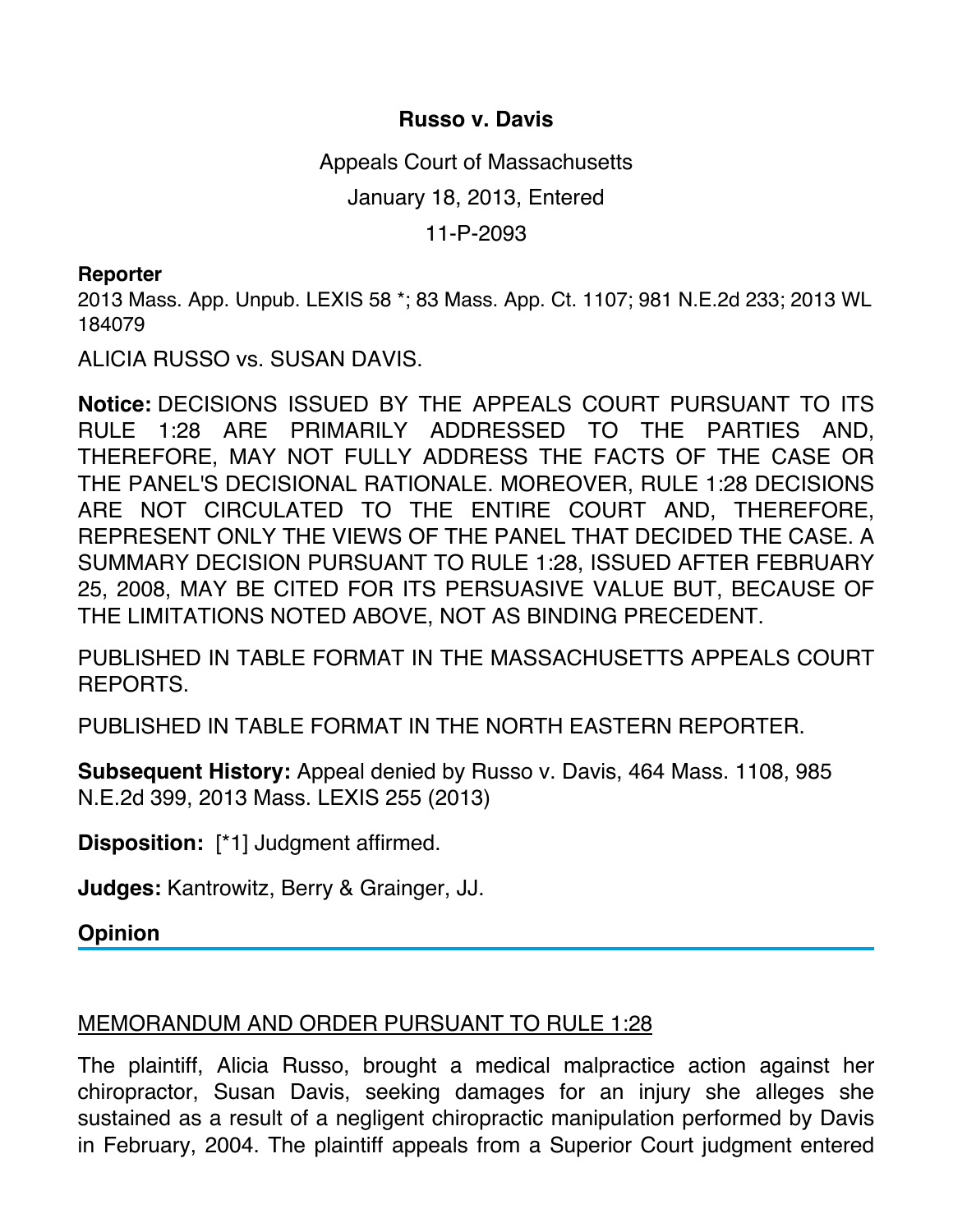after a judge denied her motion to continue the trial date and granted the defendant's motion for summary judgment. We affirm.

More than four years after filing suit, and almost seven years after the underlying events, the plaintiff retained Dr. Pierre Abdilmasih as her expert on chiropractic medicine. During his deposition by the defendant's counsel, Dr. Abdilmasih testified that he could not render an opinion whether the defendant's treatment of the plaintiff was negligent.<sup>1</sup>

Thereafter, two weeks before trial, the plaintiff filed an emergency motion for a further continuance of the previously continued trial date in order to allow her to locate a new chiropractic expert. The defendant filed a motion for summary judgment. The judge denied the plaintiff's motion for a continuance of the trial, and subsequently granted the defendant's motion for summary judgment. On appeal, the plaintiff argues that the motion judge abused his discretion by failing to treat her motion for a continuance of the trial as a motion for a continuance of the decision on summary judgment under Mass.R.Civ.P. 56(f), 365 Mass. 824 (1974). We are unable to find any indication in the record below that the plaintiff moved pursuant to rule 56(f) or that she requested the motion judge to consider her motion under that rule.<sup>2</sup> Because the plaintiff failed to raise this argument below, it is foreclosed on appeal. See, e.g., Gerber v. Ty-Data, Inc., 5 Mass. App. Ct. 898, 898-899, 370 N.E.2d 445 (1977).

We thus limit our review to considering whether the motion judge abused his discretion by denying the plaintiff's motion for a continuance of the trial. "Whether a case shall be continued or proceed to trial is within the sound discretion of the judge." Beninati v. Beninati, 18 Mass. App. Ct. 529, 534, 468 N.E.2d 644 (1984), citing Nobel v. Mead-Morrison Mfg. Co., 237 Mass. 5, 16, 129 N.E. 669 (1921). At the time the plaintiff's motion for a continuance was filed, the case was more than four years old, and it was just two weeks before trial. Given the age of the case and the imminent trial date, the plaintiff's delay in locating and meeting with her expert, the burdens imposed on the defendant by further delay, and the dislocation of the court's agenda, the judge did not abuse his discretion or otherwise err in denying the plaintiff's motion to continue.

<sup>1</sup> In particular, Dr. Abdilmasih testified that the plaintiff could not recall how much force the defendant used, where the defendant placed her hands while performing the chiropractic manipulation, or what position the plaintiff's head was in at the time. Without these details, Dr. Abdilmasih testified that he could [\*2] not give an opinion whether there was negligence in this case.

<sup>2</sup> The plaintiff's motion for a continuance was styled as "Plaintiff's Emergency Motion To Continue Trial," and the substance of her motion sought to [\*3] continue the trial date, not to delay disposition of the summary judgment motion. The record is entirely devoid of any reference to issues relevant to rule 56(f) such as, for example, the unavailability of affidavits.